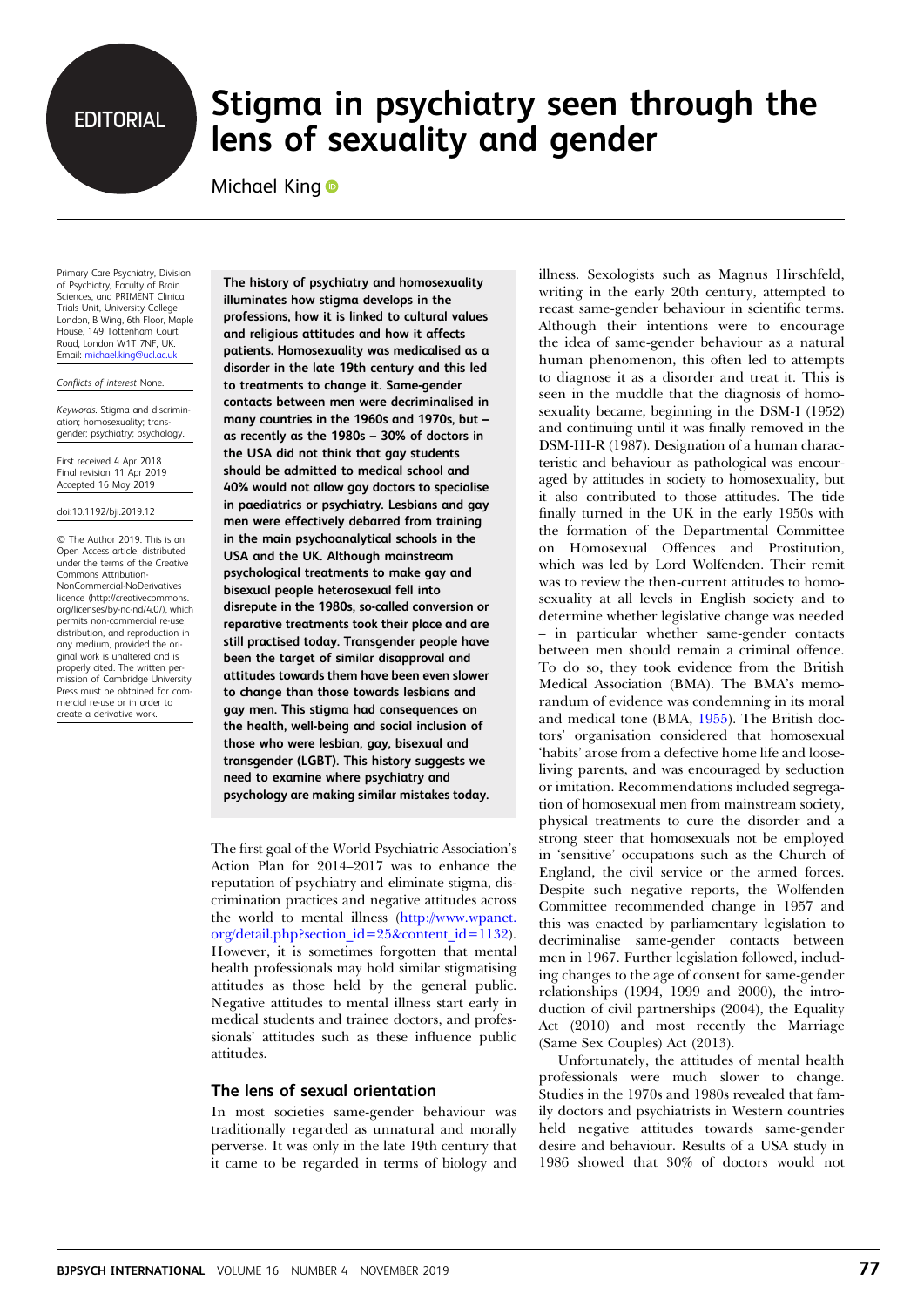admit highly qualified gay students to medical school and 40% would not allow gay doctors to specialise in paediatrics or psychiatry (Mathews et al, [1986](#page-3-0)). The attitudes of doctors were no further ahead than those of the general population. Despite changes to international diagnostic glossaries from the 1970s, it was still considered unacceptable for psychiatrists or psychologists to be openly gay or lesbian. Attitudes in the UK were less negative but hardly ahead of the general population (Bhugra & King, [1989;](#page-3-0) Morris, [1973\)](#page-3-0). There is well-documented evidence that homosexual or transgender candidates were considered unfit to practice and were thus denied entry to psychoanalytical training or they suffered discrimination when they revealed their sexuality as practising analysts (Isay, [1997\)](#page-3-0).

# The lens of gender

Transgender people have been the recipients of similar moral and medical disapproval. Transgender and gender non-conforming (TGNC) people are those whose gender identity and/or gender role do not accord with the gender recorded at birth. Not all people who are TGNC, however, self-identify as transgender: they may regard themselves as gender fluid, gender nonconforming or non-binary. A similar evolution is underway in the current generation of younger people who do not identify with the traditional groupings of heterosexual, lesbian, gay or bisexual to describe their sexual orientation. These changes show how more natural groups arise when psychiatric labels are discarded and people feel free to self-identify in new ways.

Gender identity disorder was the umbrella term used in the ICD-10 (1992) and in the DSM-IV (1994) to diagnose people who are TGNC. These diagnostic labels not only defined a person who was TGNC as disordered, but also meant that mental health professionals controlled access to the process of transition. Psychiatric assessments were said to ensure that transition is offered to those people most likely to benefit. Ultimately, however, it is controlling and defined by what is now considered an outdated conception of psychiatric pathology. Thus the notion that people who are transgender have a mental disorder is gradually being dropped from these two major psychiatric diagnostic classifications. Recent drafts of the ICD-11 (due for full adoption in 2022) have removed reference to disorders of gender identity from the mental health section. A new term 'gender incongruence' now appears on a chapter on sexual health. The DSM-5 (2013) retains a diagnosis of gender dysphoria. Both of these terms are being retained as a way of ensuring that people who are transgender might access transition-related health and social treatments.

As in the case of sexual orientation, most of the history of psychiatric practice with people who are TGNC has been imbued with the conviction that transgenderism or gender dysphoria are mental health diagnoses. Doctors were often ill-informed

and discriminating, which led to distress and exclusion of people who were TGNC. However, attitudes and practice have improved somewhat in recent years, at least in the USA (Ali et al, [2016](#page-3-0)).

# Psychological treatments for homosexuality and so-called gender identity disorders

The most obvious stigma generated by psychiatry in the field of sexuality was the development of psychological treatments that aimed to make homosexual people heterosexual. Psychoanalysis from the 1920s to the 1980s embraced the challenge of correcting the unconscious wound that led to homosexuality (Bieber et al, [1962](#page-3-0)). But it was behaviourism that led the way with the development of aversion therapy in the 1960s (King & Bartlett, [1999\)](#page-3-0). On 12 February 1965, Time magazine lead with an article claiming that 'Homosexuals Can Be Cured'. Undoubtedly, such prominence in the media had a major effect on gay and lesbian people and their families. However, the evidence did not keep up with the development of the treatments and they fell into disrepute by the 1980s. This was partly because of lack of evidence of efficacy, but also as a result of cultural and moral objections to the practice. Unfortunately, so-called reparative therapies soon took their place. These were treatments or counselling designed to change or move a person's sexual orientation from homosexual or bisexual to heterosexual. The term reparative therapy was a revealing choice. Both the psychoanalytical and the behaviourist literature regarded homosexuals as damaged heterosexuals who – either because of parental attitudes or faulty learning – had strayed from the normal path of development. Although strictly phrased within a psychoanalytical framework, the process of the new reparative therapies often included an element of spirituality. They arose in many religious settings in the USA but were soon promulgated throughout the rest of the Western world. The theory went that homosexuality arose from the 'an incomplete bond and resultant identification with the same-gender parent, which is then symbolically repaired in psychotherapy' (Nicolosi, [1997\)](#page-3-0). Thus psychotherapy involved the encouragement of so-called masculine activities, learning new male role models, becoming more assertive with women through flirting and dating and eventually to engage in heterosexual intercourse and father children. Prayer and attempts at self-control were also involved. The evidence for efficacy relied on anecdotal reports or samples of volunteers often recruited months or years after treatment. It is only in recent years that organisations promulgating reparative therapy have closed down (in some cases apologising to lesbian, gay, bisexual and transgender [LGBT] people and their families) and it has become obvious that such treatments have no grounding in evidence. A well-known psychiatrist Robert Spitzer went so far as to retract the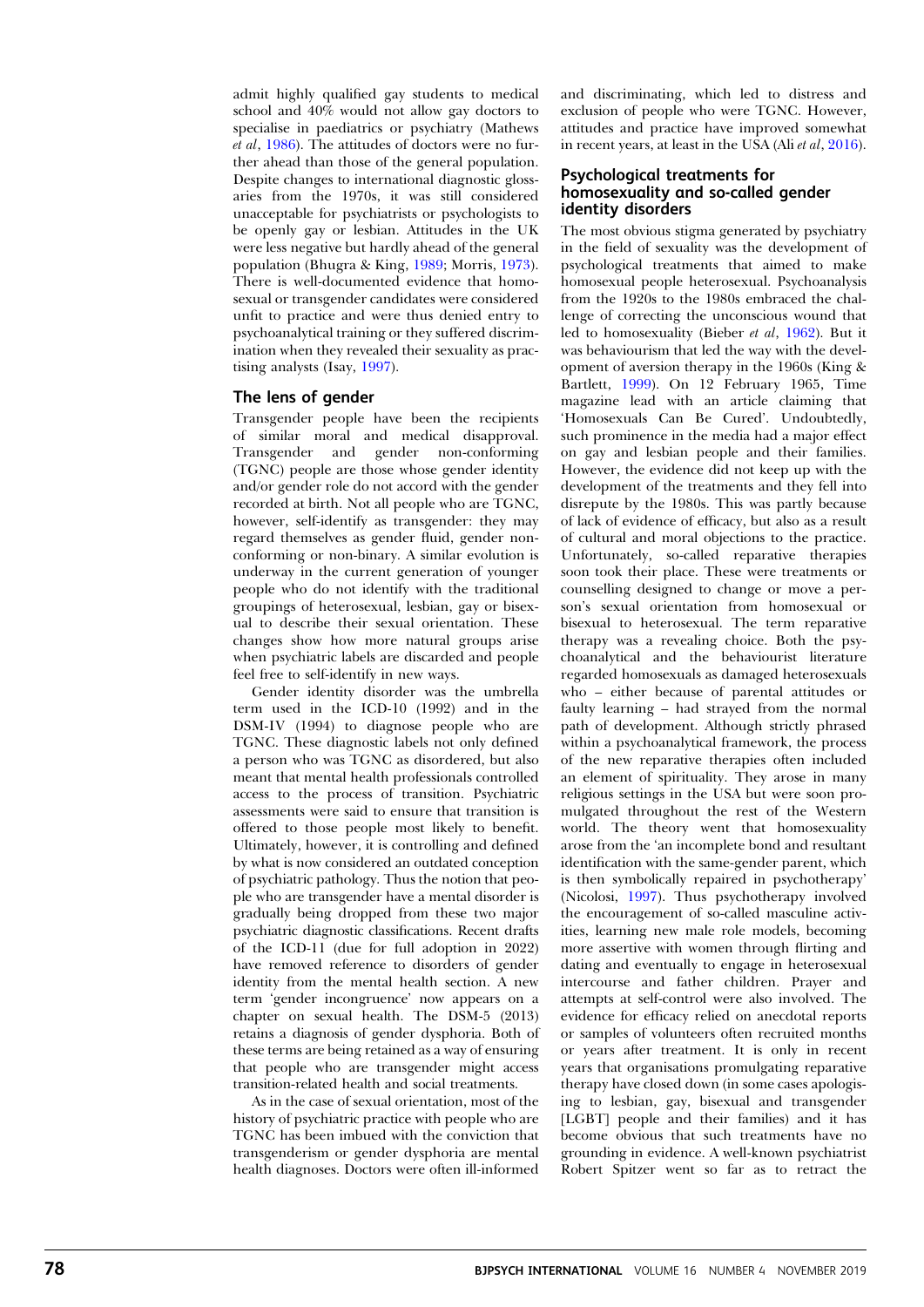findings of his flawed study about conversion therapies (Spitzer, [2003\)](#page-3-0), apologising to those affected (Carey, [2012\)](#page-3-0). Nevertheless, these therapies caused considerable damage to people who are LGBT and their families (Smith et al, [2004](#page-3-0)). A similar retraction occurred with regard to a paper published in 2006 which claimed that homosexual behaviour was a sin in Islam and that people who are gay need to change (Ahmed, 2006, [2015\)](#page-3-0). Nevertheless, even as late as 2000 evidence showed that a small minority of mental health professionals in the UK were either prepared to undertake conversion therapies or refer people to professionals who could do so. This evidence along with additional evidence of harm from research in the USA led to the first Memorandum of Understanding in the UK between national therapy and health organisations. It was published in 2015 and pointed out the lack of evidence for efficacy and the potential harm of conversion therapies. It has been followed by an update in 2017 to include transgender people.

It is not always easy to discern how conversion therapies for people who are TGNC are practised or the impact they have on those people receiving them. It would appear that specific conversion therapies that aim to persuade people who are TGNC to remove their gender dysphoria and become cis-gender are uncommon (Wright et al, [2018\)](#page-3-0). However, there is evidence that these people encounter barriers to receiving appropriate treatments to enable transition. The evidence on conversion treatments in people who are TGNC is more difficult to disentangle than that for people who are lesbian, gay and bisexual (LGB). It is not always clear from published descriptions of conversion therapies whether they include people who are TGNC. Perhaps more importantly, whereas people who are TGNC may need a diagnosis to access treatments for transition, this is of no relevance to people who are LGB. More evidence about gender identity and transgender youth is needed, particularly how gender dysphoria continues from childhood into adolescence and the impact of interventions for very young people who are transgender.

# The consequences of stigmatisation

People who are LGB are at higher risk for almost all forms of mental disorder, including self-harm and completed suicide, than heterosexuals. Rates of psychological distress and self-harm may be even higher in people who are TGNC and are linked to minority stress (Testa et al, [2017\)](#page-3-0). Although we clearly cannot lay all of this at the door of doctors and mental health professionals, there is little doubt that the attitudes of medicine, psychiatry and psychology towards people who are LGBT contributed to this psychological fallout. When any variation from heterosexuality or gender identities as male or female are regarded as mental disorder, it is difficult for young people to come to terms with their emerging sexuality or gender identity.

Everywhere they turn there is stigma or discrimination, and sadly the most severe may come from their doctors.

There has been a positive shift of public opinion in the past 10–20 years, at least in Europe, North and South America and Australasia. This has meant much greater acceptance of variation both in sexual orientation and gender identity. However, this trend has not occurred in many other regions of the world where repressive legislation regulating same-gender behaviour has been introduced. In 2016, 75 countries continued to criminalise same-gender contacts (Carroll, 2016). The Pew Global Attitudes Surveys has shown that world public opinion is polarised with much lower acceptance in Eastern Europe, the Arab countries and many parts of Africa (Hadler & Symons, [2018](#page-3-0)).

Given greater acceptance of sexual variation in the more liberal countries, it was hoped that LGBT mental health would improve. Unfortunately, even recent evidence would suggest that young people continue to suffer from a burden of increased psychological morbidity. Given parental attitudes are also key to the wellbeing of LGBT youth, it may take yet another generation in countries such as the USA and the UK for things to change for the better  $-$  at least in Western, liberal societies. Unfortunately, we know much less about how attitudes are changing in less-accepting societies where research is more limited. Many studies have small samples and focus on sexual health (Muller & Hughes, [2016\)](#page-3-0). Recent evidence suggests that levels of psychiatric morbidity in people who are LGBT are much higher than the general population in southern and eastern Africa, irrespective of the presence of criminalising or protective legislation (Daskilewicz & Müller, [2018](#page-3-0)). This suggests that societal stigma is the strongest force that drives mental distress in people who are LGBT.

### Lessons for the future

What have we learned in terms of psychiatry and stigma? Most of all we need mental health professionals to stand apart from current cultural prejudices. A current example where the process has spun into reverse is to be found in Russian society where political and public attitudes to homosexuality have hardened. As they do so, there are signs that Russian medicine is following suit in regarding sexual minority people as mentally disordered (Bartholomew, [2014](#page-3-0)). This peculiar history of treatment of people who are LGBT impels us to seek out where psychiatry and psychology are making similar mistakes today.

## References

Ahmed M. B. (2006) Homosexuality: an islamic perspective. Journal of the Islamic Medical Association of North America, 38, 27–33.

Ahmed M. B. (2015) Partial retraction: 'homosexuality: an islamic perspective'. Journal of the Islamic Medical Association of North America, 44, 1–3.